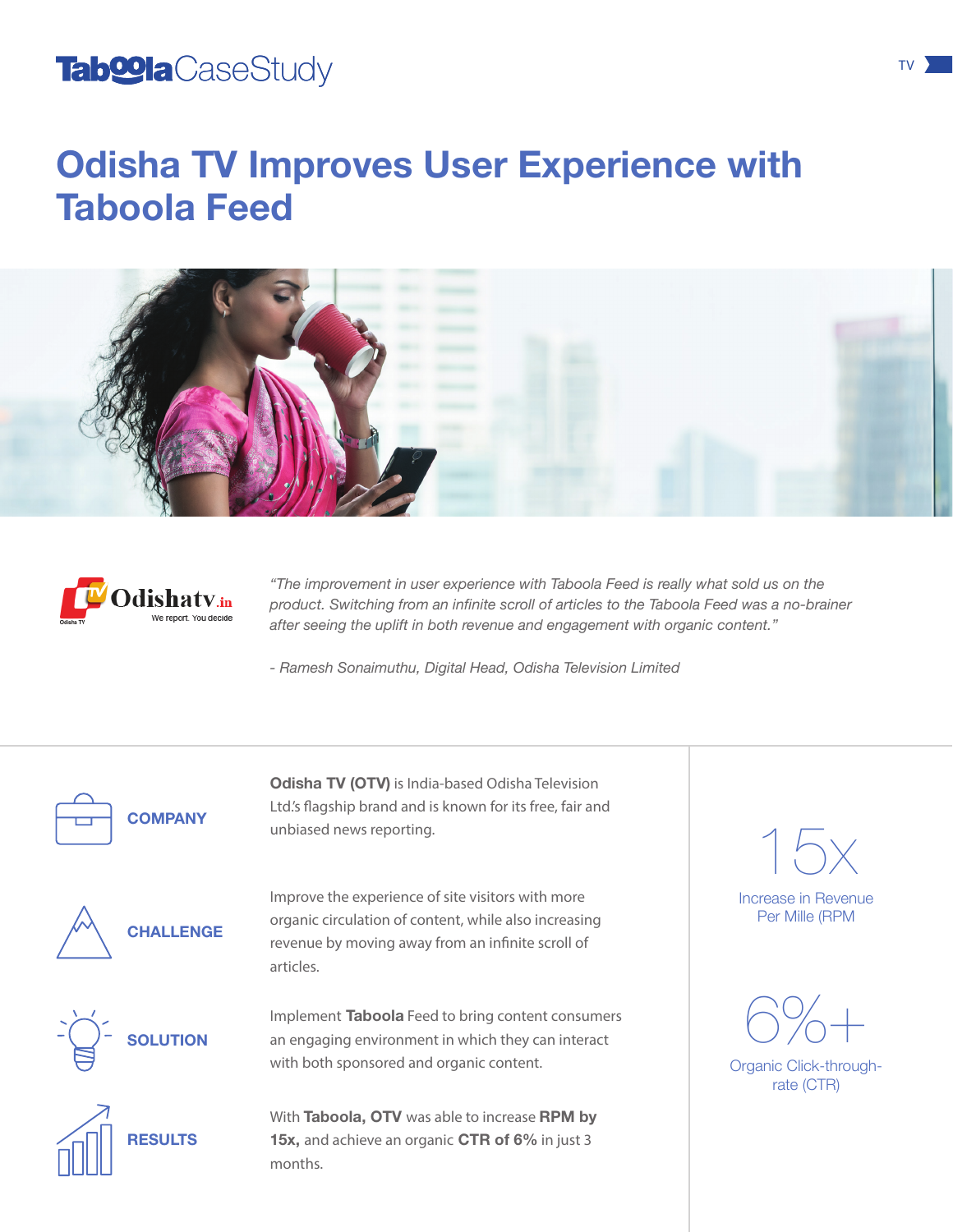### Tab<sup>o</sup>la CaseStudy **Tabolis CaseStudy TV**

Introduction

Odishatv.in is an initiative by Odisha Television to connect internet users to the latest information about Odisha and beyond. The site covers Odisha State, and offers a wide spectrum of subjects such as history, demography, art and culture, tourism, and more. Odisha Television Ltd is the pioneering media venture behind OTV, and aims to redefine television viewing in Odisha. OTV, its flagship brand, is known for its free, fair and unbiased news reporting. The channel is respected for its integrity and commitment to set and practice enviable standards of journalism.

OTV Content Consumers Engage with a Mix of Sponsored and Organic Content with Taboola Feed